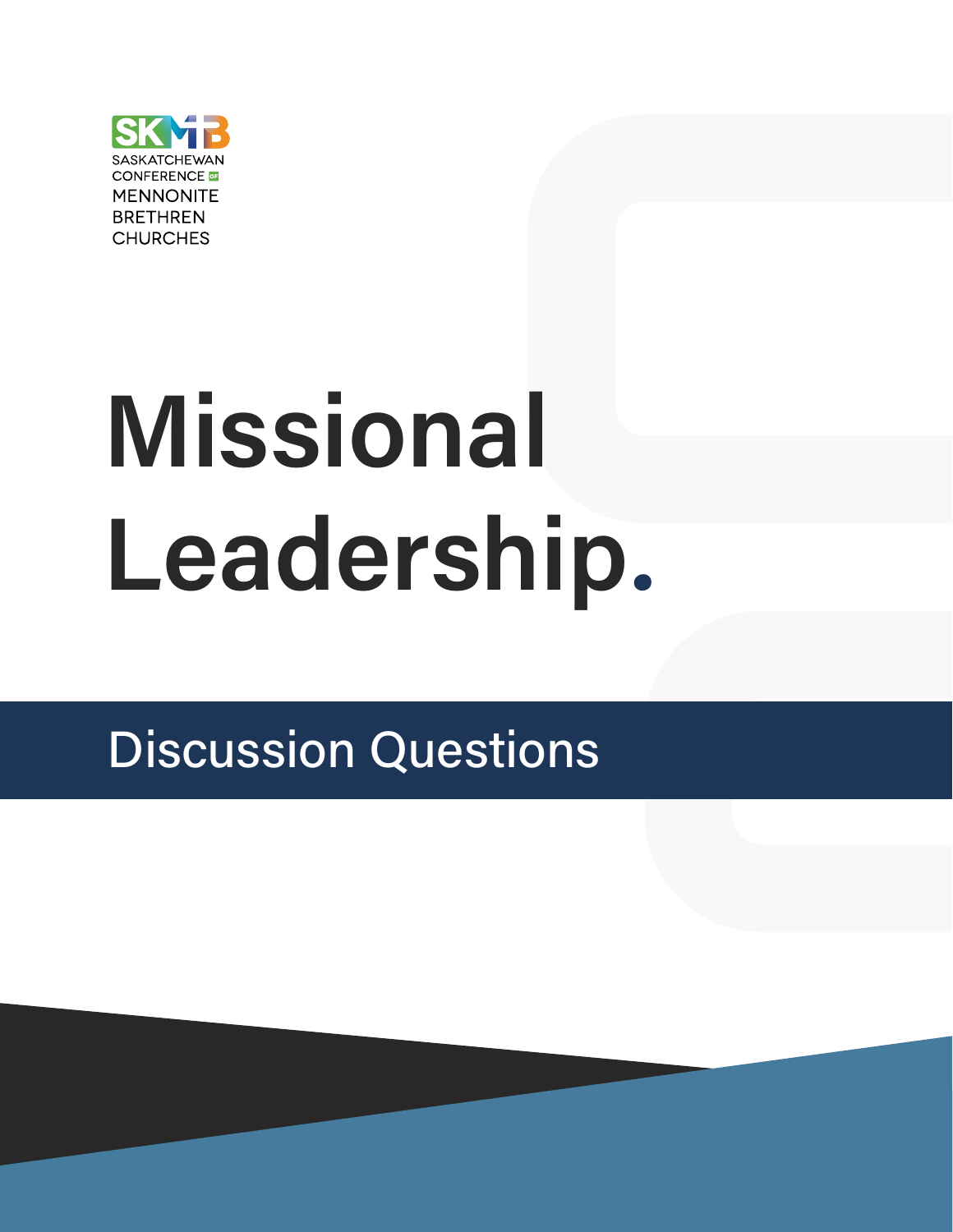We must say bluntly that when the church ceases to be a mission, then she openly denies the titles by which she is adorned in the New Testament.

Lesslie Newbigin

I can remember being a little kid and playing out at our family's favourite beach. One of my favourite things to do at the beach was make driftwood boats and play pirates or some made-up game. One time when we were at the beach, I was on my piece of driftwood, having and blast, when after 10 minutes or so, I looked up and noticed I was no longer near shore. I had drifted out to sea. It was too far for me to swim back and too far for my mom to come and get me.

A word I would use to describe my drift that day was subtle. I really didn't see it happening. It was silent, there was no fanfare about it, just a slow drift that took me from where I was supposed to be to a place I never wanted to go.

That's reality of something called missional drift in our churches. It's usually not something we set out to do or ever want to happen in the churches we lead. It isn't loud or intentional; it slowly happens over time. It lurks in the shadows of ministry, silently at work in churches, slowly taking place in quiet business of ministry. In fact, we usually don't notice it has been happening until we have that moment where we look up and realize we are not where we are supposed to be.

Missional drift is when our churches no longer are committed or focused on living out the mission of the church that Jesus has called us to (Matthew 28; Acts 1). If the bullseye on the target is making disciples, baptizing, and teaching all Christ has commanded, missional drift is seeing something else and making that the greatest priority in our churches. Now, that is a very black and white way of saying it, so please forgive me and we often don't even know it's there until we have that look up moment.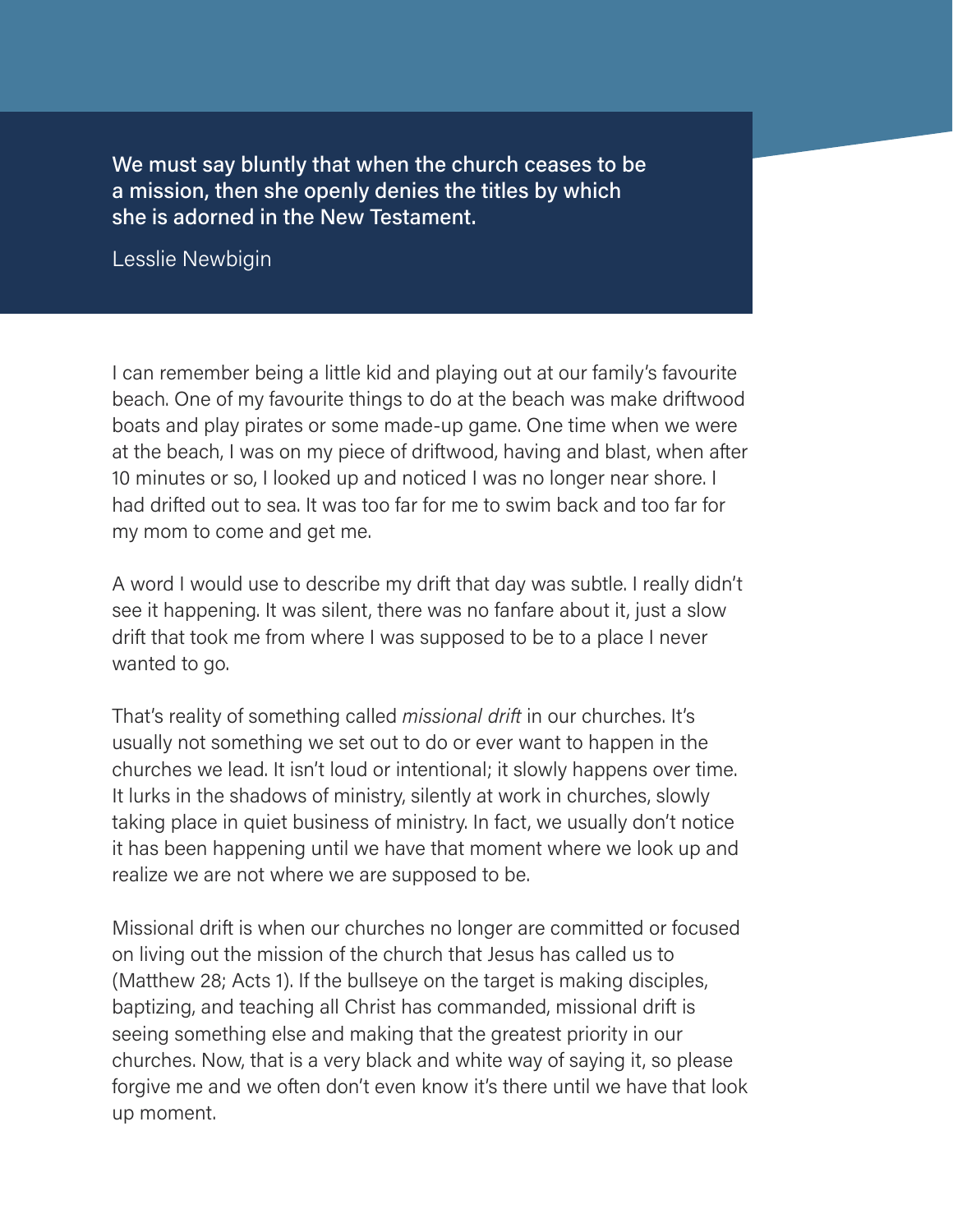The Missional Leadership series was created to help you and me as leaders push against missional drift. The reality is, as leaders there are two frontlines we are fighting missional drift on. There's the frontline of our heart and our own personal relationship with Jesus and drift we can experience there. There is also the organizational frontline that we as leaders find ourselves on. In both context, drift happens and when it happens, it doesn't lead us closer to Jesus but further away, and the reality is no leader and no church is immune from it.

This is why I am so glad that you and the team you serve on are taking on this series. This series is designed to help us on both those fronts. It is there to help us as leaders ask some questions around our hearts and leadership but also around the church and where it is going? This is important for us because everything we do as leaders flows out of our relationship with Jesus and as we seek to have healthy churches, we must start with looking at having healthy leaders.

So, welcome to the Missional Leadership course. I am glad you are here, and I am praying God would use it to see His mission move forward in whatever context you find yourself in, but also in your own personal relationship with Jesus.



 Luke Etelamaki Discipleship Coach, SKMB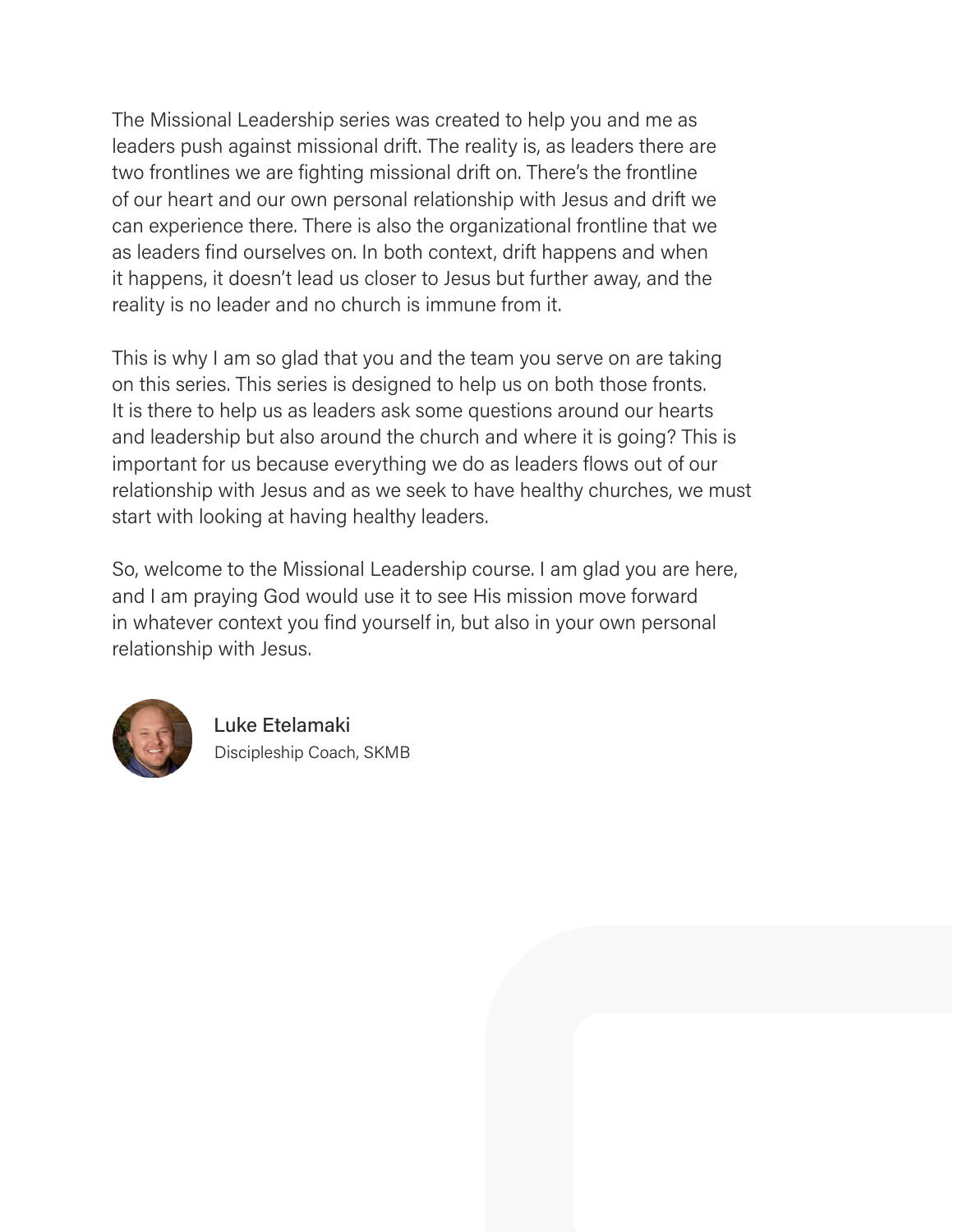

# How this study guide works.

This study guide is here to help prime the pumps for discussion around your leadership table. You know the leadership team you are a part of, you know the needs of the church and the context you are in, so please use these questions as a spring board to dive deeper. To help with that, if you are the facilitator, I would encourage you preview each session to see if it speaks to your context in a unique way.

To get the most out of each session, there is some homework for each member of the team to do on their own before each session. This homework is meant to help get each leader thinking about the up topic but from a slightly different vantage point.

Finally, each session has some extra resources that might help you or your team dive deeper into the topic at hand. Again, this course is meant to be a primer on Missional Leadership, so there is plenty of space to dive deeper and explore each topic.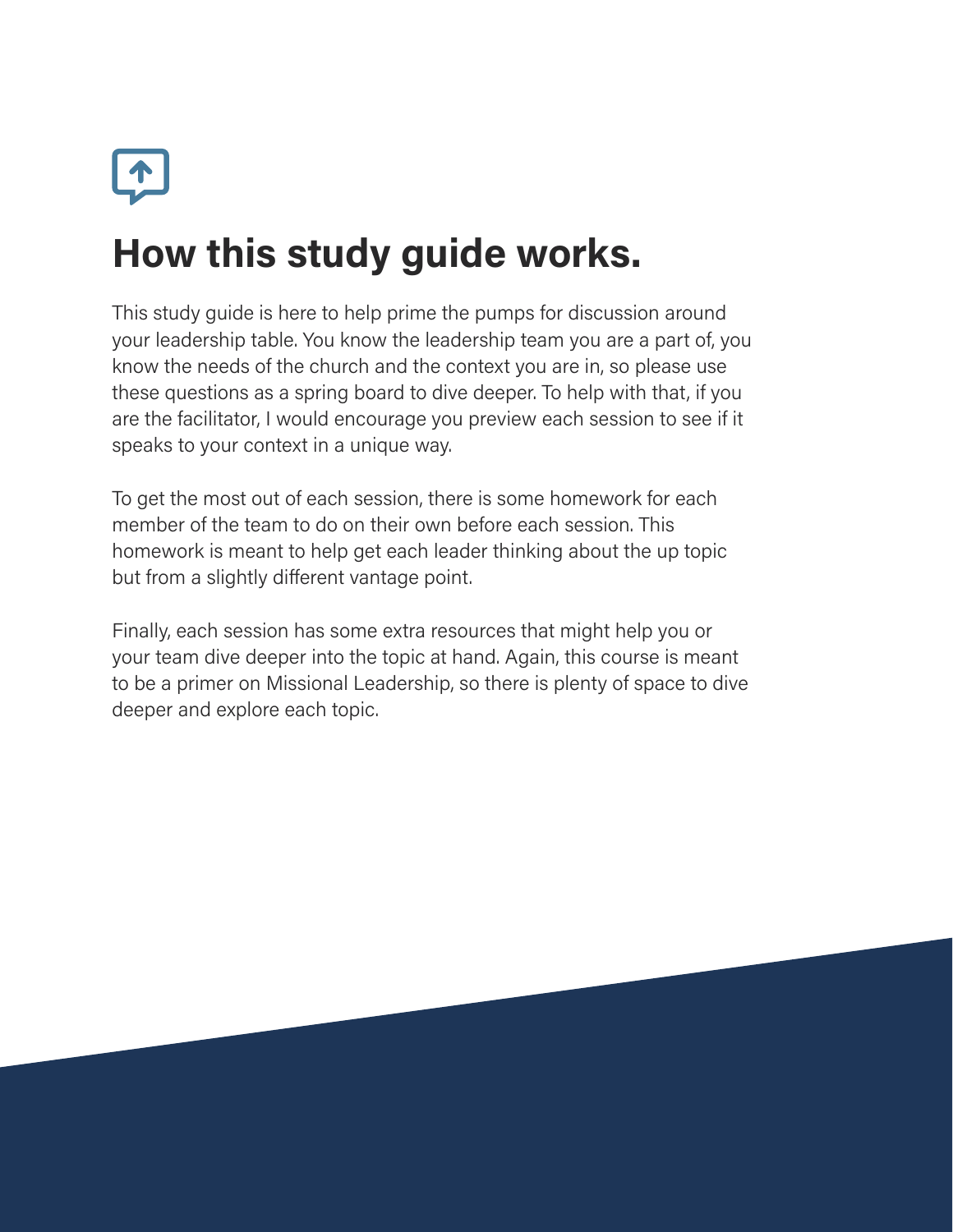#### SESSION 1

### Heart Before Parts

### Pre-Session Homework

- 1. Spend some time reading 1 Samuel 16:1;7-13. As you read it, write out five things that stand out to you from the passage.
- 2. What does this passage reveal about what we look for in leaders versus what God is looking for in leaders.
- 3. What does it mean in verse 7 when it says, "The Lord looks on the heart"? If you are struggling, spend some time reading 1 Timothy 3:1-7. What matters most to Paul when it comes to leader in the church?
- 4. What are some practical things you do in your life to help you grow in a deeper love for Jesus?

### Leaders Discussion

- 1. What would be some characteristics of a church where the leaders are leading out of the Gospel?
- 2. As a church, what do you perceive to be critical as we look for leaders – gifting or heart? Explain why.
- 3. On a scale of 1-10 (1 being not great and 10 being out of this world), how would you rate your personal life with Jesus right now? What metrics are you using to grade yourself?
- 4. What would be some spiritual disciplines that come natural to you and what would be some disciplines that are extremely hard for you participate in? How can we encourage one another in the areas of struggle?
- 5. Character is often revealed in community. What would the people closest to you identify about your character? What have people already identified, and how has that helped you grow?

Christian leadership requires both spiritual maturity and emotional maturity to care for the church of God. An emotionally unsound leaders or board member can derail an entire organization.

Scott Thomas The Gospel Shaped Leader

We never "get beyond the gospel" to something more advanced. The gospel is not the first step in a stairway of truths; rather, it is more like the hub in a wheel of truth. The gospel is not just the ABCs but the A to Z of Christianity.

Tim Keller The Centrality Of The Gospel

# 血

### For Going Deeper

You're Not Crazy Season One, Podcast

How to Grow by Darryl Dash

The Gospel Shaped Leader by Scott Thomas

The Making of a Leader by Dr. J. Robert Clinton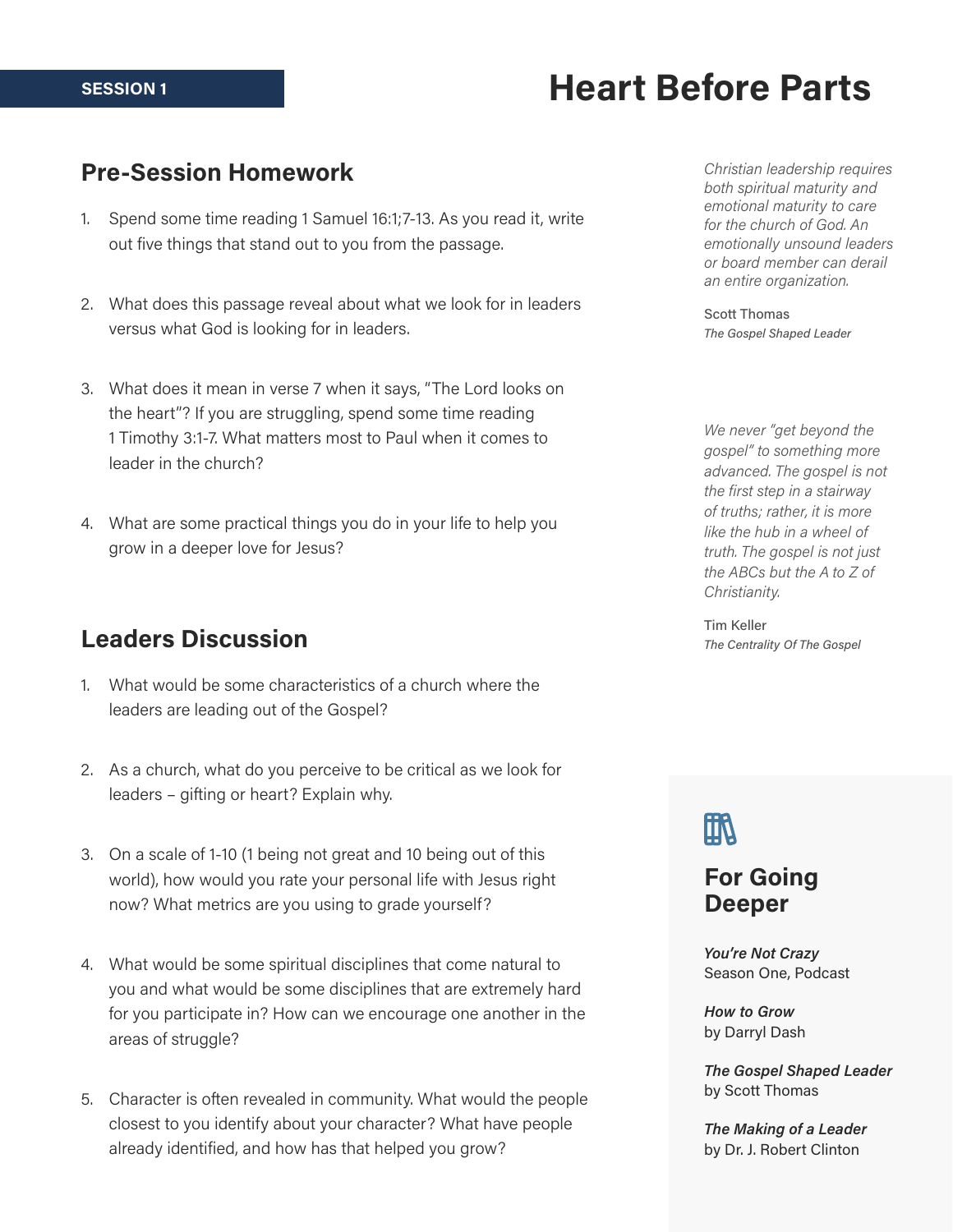#### SESSION 2

### Leaders and the Church

#### Pre-Session Homework

- 1. Read Mark 10:35-45. As you read it, write out five things that stand out to you from this passage.
- 2. What is one major leadership principle that flows out of this passage? What does it look like for you to apply this principle to your leadership?
- 3. Read verse 45. How does the Gospel encourage us as leaders when we struggle to be servant leaders?

### Leaders Discussion

- 1. When have you seen a leader fall into one of the four seductions Luke talked about in the session? What did it lead to in their lives?
- 2. Entitlement, comfort, greed, affirmation... What might be some clues that these are alive and well in a leader's life?
- 3. How do you think a deep understanding of the Gospel can help us defeat the temptation to fall into these seductions?
- 4. What does sacrificial love for the church look like for leaders? In what ways can we grow in this?
- 5. In what ways do you think these four seductions, when being pursued by a leader, lead to missional drift in the local church?

If we're not careful, our leadership role within the church can cause us to become critics, not lovers, of the church. When we become critics, we forfeit our leadership of the church we're called to love and lead.

#### Darrel Dash

All of us have the tendency in our sin to become very skilled self-swindlers... If you aren't daily admitting to yourself that you are a mess and in daily and rather desperate need for forgiving and transforming grace... you are going to give yourself to the work of convincing yourself that you are okay.

Paul David Tripp

# 凧

### For Going Deeper

You're Not Crazy Season One, Podcast

Dangerous Calling by Paul David Tripp

The Gospel-Driven Ministry by Jared C Wilson

Stick Teams by Larry Osborne

Uncomfortable by Brett McCracken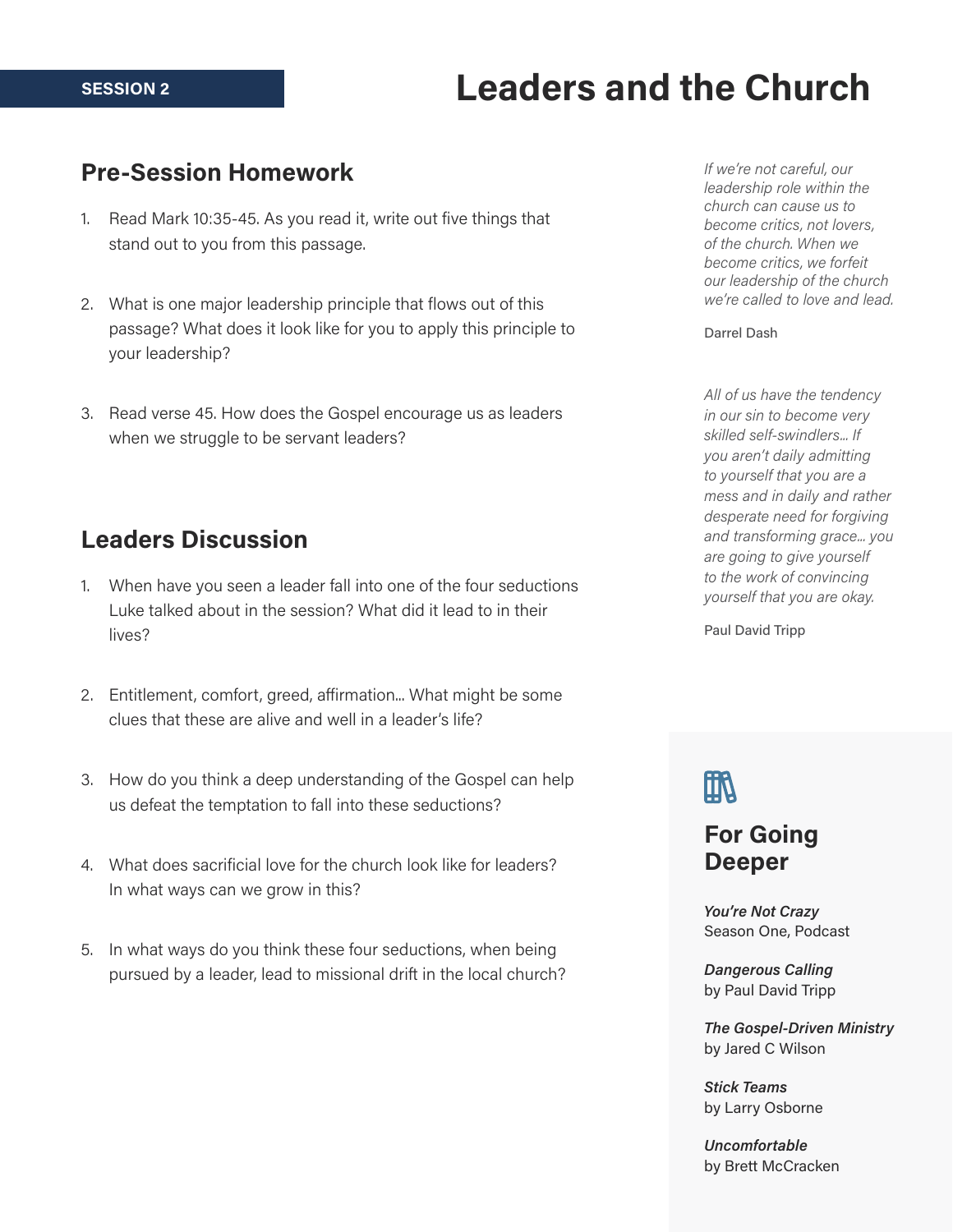### Owners or Stewards

### Pre-Session Homework

- 1. Spend time dreaming of the perfect church. What would it look like? What would be some of the ministries that would take place? What kind of music would be played for worship? What would discipleship look like? What would the theology look like? Be prepared to give a snapshot of your dream church to your fellow leadership team when you meet.
- 2. Read Matthew 25:12-30 a number of times. Take a few notes about what stands out to you in this passage in relationship to stewardship of God's church.

### Leaders Discussion

- 1. Have leaders go around the room and describe their dream church.
- 2. What we think we want from a church is almost never what we need. Why would our dream churches most likely struggle to grow us deeper in our faith?
- 3. What are some of the challenges being stewards? Where do you find the temptation in leadership to act like owners of the church?
- 4. Read Matthew 28:18-20. Here we encounter some of God's vision for His church. Take some time as a team and list God's vision for His church.
- 5. How can you, as stewards of Jesus' bride, best see God's vision come to life in your context?
- 6. Think back to Matthew 25:12-30. What led the "slothful" servant to not be faithful? How does our understanding of our master influence how we steward what we have been entrusted with?

Those who love their dream of a Christian community more than they love the Christian community itself become destroyers of that Christian community even though their personal intentions may be ever so honest, earnest and sacrificial.

Dietrich Bonhoeffer

God grows his kingdom only as we take our hands off of what little portion he's given to us, "die" to our control of it, and plant it into the world. That just feels scary to us.

JD Greear

# 凧

### For Going Deeper

The One Thing Podcast

Gaining By Losing by JD Greear

Deep Discipleship by JT English

The Gospel-Driven Church by Jared C Wilson

Beautiful Resistance by Jon Tyson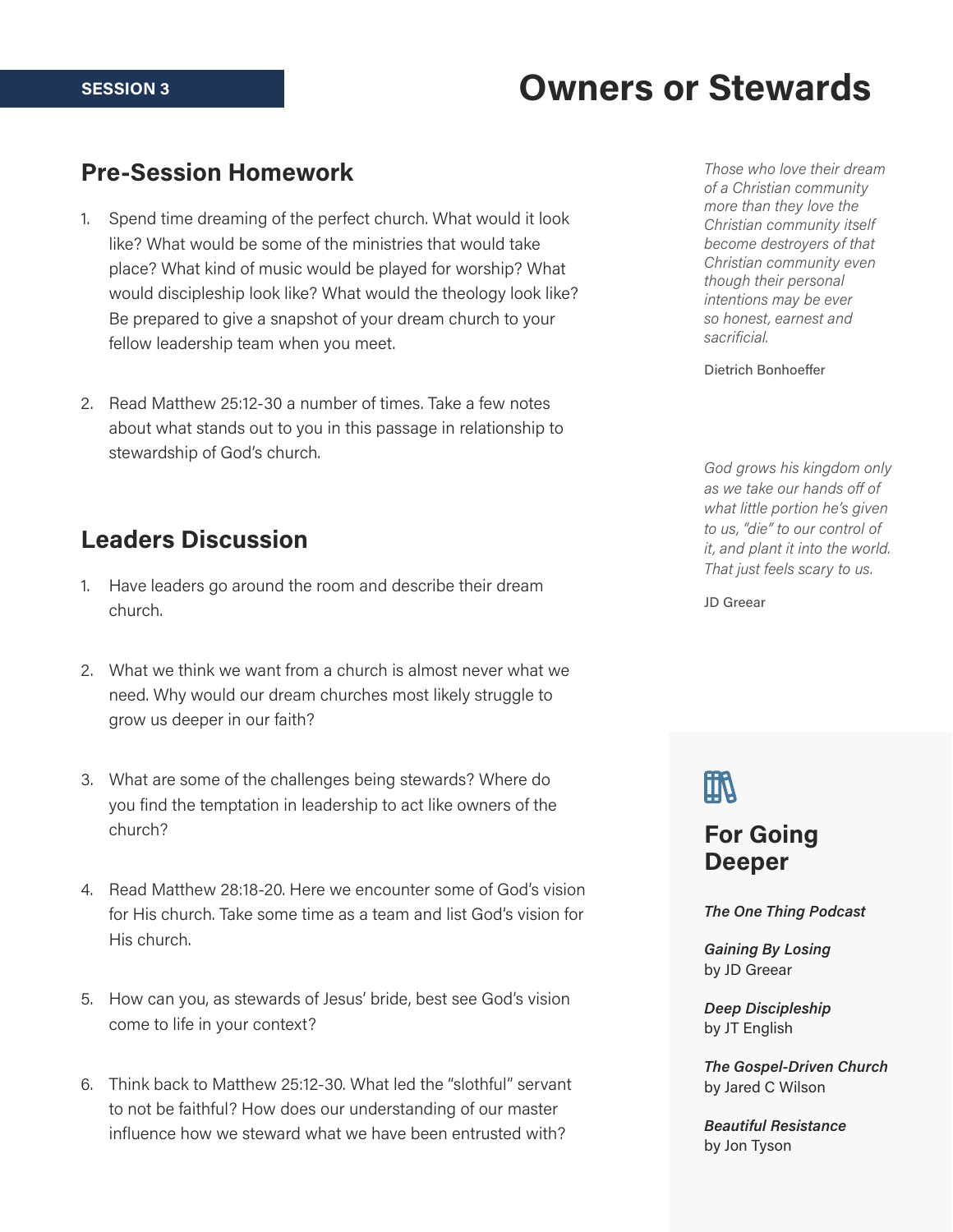# Mission & Mission Drift (Pt. 1)

### Pre-Session Homework

- 1. Complete the following statement: The mission of the church is \_\_\_\_\_\_\_\_\_\_\_\_\_\_\_\_\_\_\_\_\_\_\_\_\_. In your answer, go into some detail and explain how this would take place in your local context. As much as possible, connect what you write to Scripture that reflects God's desire and vision for the church. For example, what role would small groups play? Will you need leadership development? How will you engage with non-Christians? What Scripture would inform you of these convictions?
- 2. The Great Commission is both corporate but also individual. What does mission look like in your own life? How are you personally living out the Great Commission?

### Leaders Discussion

- 1. On the Bell Curve of the Church Life Cycle, spend some time assessing where you are as a church. Around the leadership table, is there a common agreement on the stage of life of your church? If there are differences, begin to explore why.
- 2. What concerns come to light as you see what life stage your church is at?
- 3. Luke talked about Golden Calf Ministries. Do you have any in your church? What needs to be done to address these as you look ahead?
- 4. As a leadership team, discuss your mission for the church. Do you as a team know it? Does it need to be updated? Is it actively being lived out in your church? Why or why not?

Without the mission, a church is not a church; it's just a group of disobedient Christians hanging out.

JD Greear

Jesus did not give a mission to his church; he formed a church for his mission.

Christopher Wright

# 血

### For Going Deeper

The One Thing Podcast

Gaining By Losing by JD Greear

Essentialism by Greg McKeown

The Gospel-Driven Church by Jared C Wilson

Total Church by Chester & Timmis

A Failure of Nerve by Edwin Friedman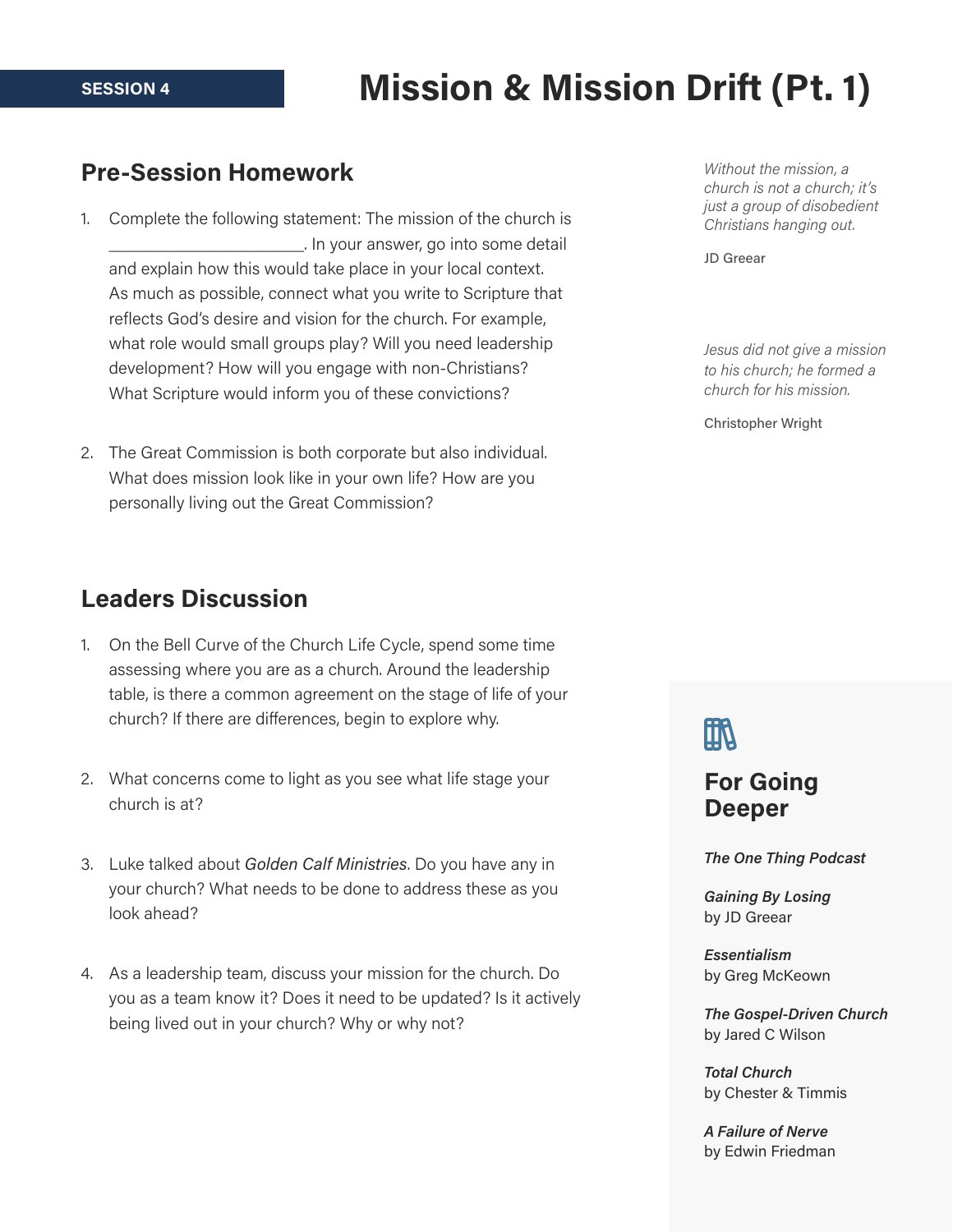# Mission & Mission Drift (Pt. 2)

### Pre-Session Homework

- 1. When you think about the main role of leaders in the church, what comes to mind?
- 2. Spend some time reading Ephesians 4:11-16. How do these verses either confirm or challenge your understanding of the role of leaders in the church?
- 3. Why is the "equipping of the saints" so key to the mission of the church?
- 4. What are some ways you can begin to live out the call to equip as a leader in the church?

### Leaders Discussion

- 1. As you watched this week's and last week's sessions on mission, how have you noticed pride come up in your heart and life? What emotions do you experience that would reveal pride?
- 2. To see missional drift, we first have to know what the mission (target) is. What is the mission of the church? Can each leader around the table describe the role they play in seeing the church move towards the mission?
- 3. Have everyone take out a piece a paper and spend 3-5 minutes writing out what your church will look like in 3-5 years if you remain focused to the mission God has called your church to. Go around the table and share. Is the vision similar or different? If everyone's vision is different around the table, it's a sign that missional drift has taken place and you are no longer moving together. Ask some questions around why there is a difference around the table. If needed, you might need to pause and begin to ask the vision question and discuss this in greater detail.
- 4. Spend some time talking about how... How are you going to see this vision accomplished as a church? What tactics need to discussed? What tactics need to be changed?

Churches that want to penetrate their world with the Gospel think less about the Sunday morning bang and more about equipping their members to blast a hole in the mountain of lostness.

JD Greear

## 血

### For Going Deeper

The One Thing Podcast

Gaining By Losing by JD Greear

Total Church by Chester & Timmis

God Dreams by Mancini & Bird